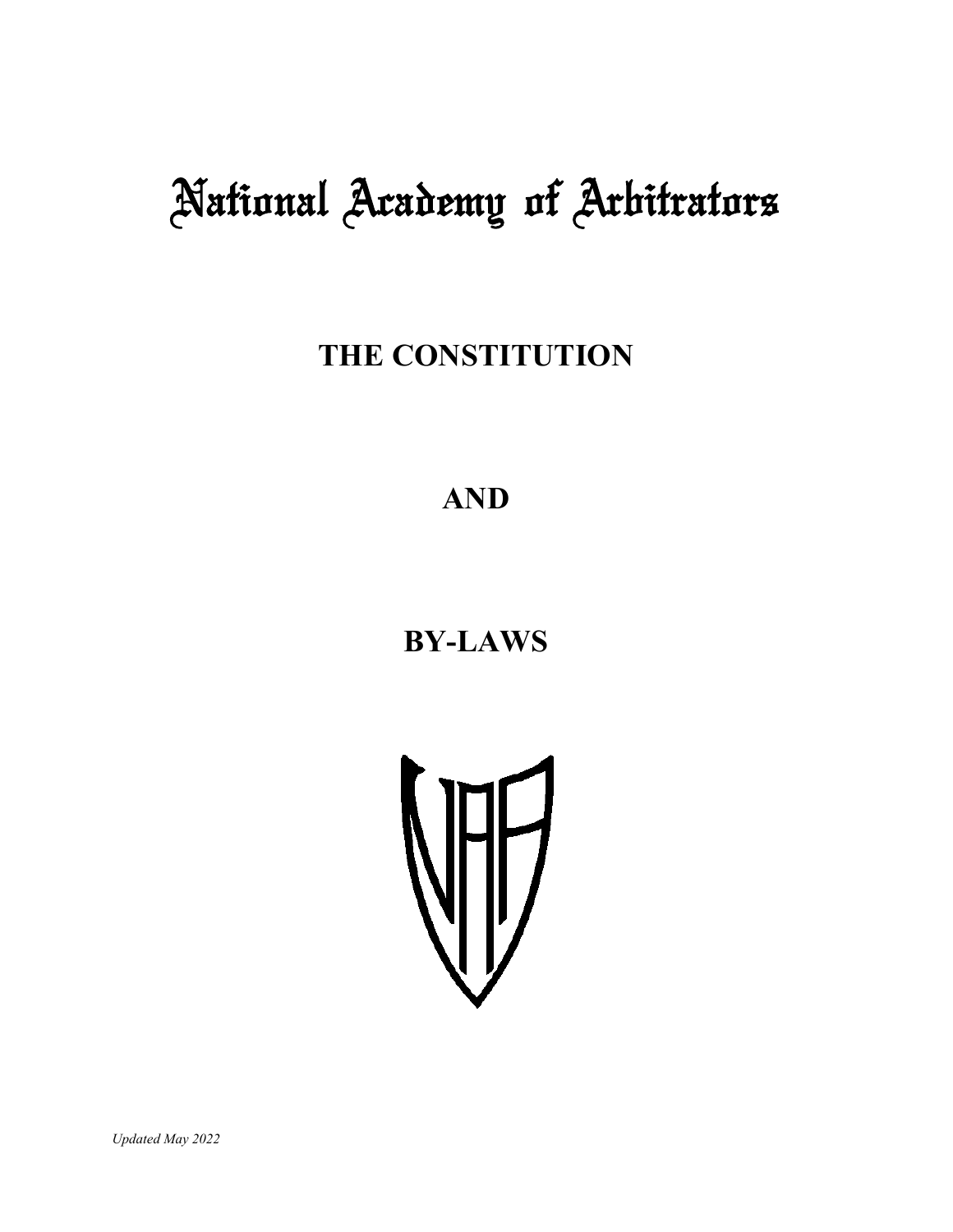# National Academy of Arbitrators

# **THE CONSTITUTION**

#### **Article I**

 **Section 1.** The name of this organization is the National Academy of Arbitrators, a nonprofit corporation. (As amended January 27, 1965).

 **Section 2.** The principal office and headquarters of the Academy shall be located in such place as shall be designated by the Board of Governors.

#### **Article II**

 **Section 1.** The purposes for which the Academy is formed are: To establish and foster the highest standards of integrity, competence, honor, and character among those engaged in the arbitration of labor-management disputes on a professional basis, including those who as a part of their professional practice hold hearings and issue written decisions in other types of workplace disputes; to secure the acceptance of and adherence to the Code of Professional Responsibility for Arbitrators of Labor-Management Disputes prepared by the National Academy of Arbitrators, the American Arbitration Association and the Federal Mediation and Conciliation Service, or of any amendment or changes which may be hereafter made thereto; to promote the study and understanding of the arbitration of labor-management disputes and other workplace disputes, other collectively bargained dispute resolution arrangements, and procedures used to resolve other types of workplace disputes; to encourage friendly association among the members of the profession; to cooperate with other organizations, institutions and learned societies interested in labor-management and employment relations, and to do any and all things which shall be appropriate in the furtherance of these purposes. (As amended April 29, 1975, June 1, 1993, May 24, 2008, and June 1, 2019).

**Section 2.** The Academy shall not recommend, designate or appoint arbitrators.

#### **Article III**

(As amended January 27, 1965)

 **Section 1.** The Academy is a non-profit, professional and honorary organization of arbitrators, open to membership without regard to politics, race, creed, color or sex; its membership shall be composed of those who associate themselves together and agree to further the objects and purposes here set forth in accordance with this Constitution and the By-Laws of the Academy and such other persons as may from time to time be elected to membership as hereinafter provided.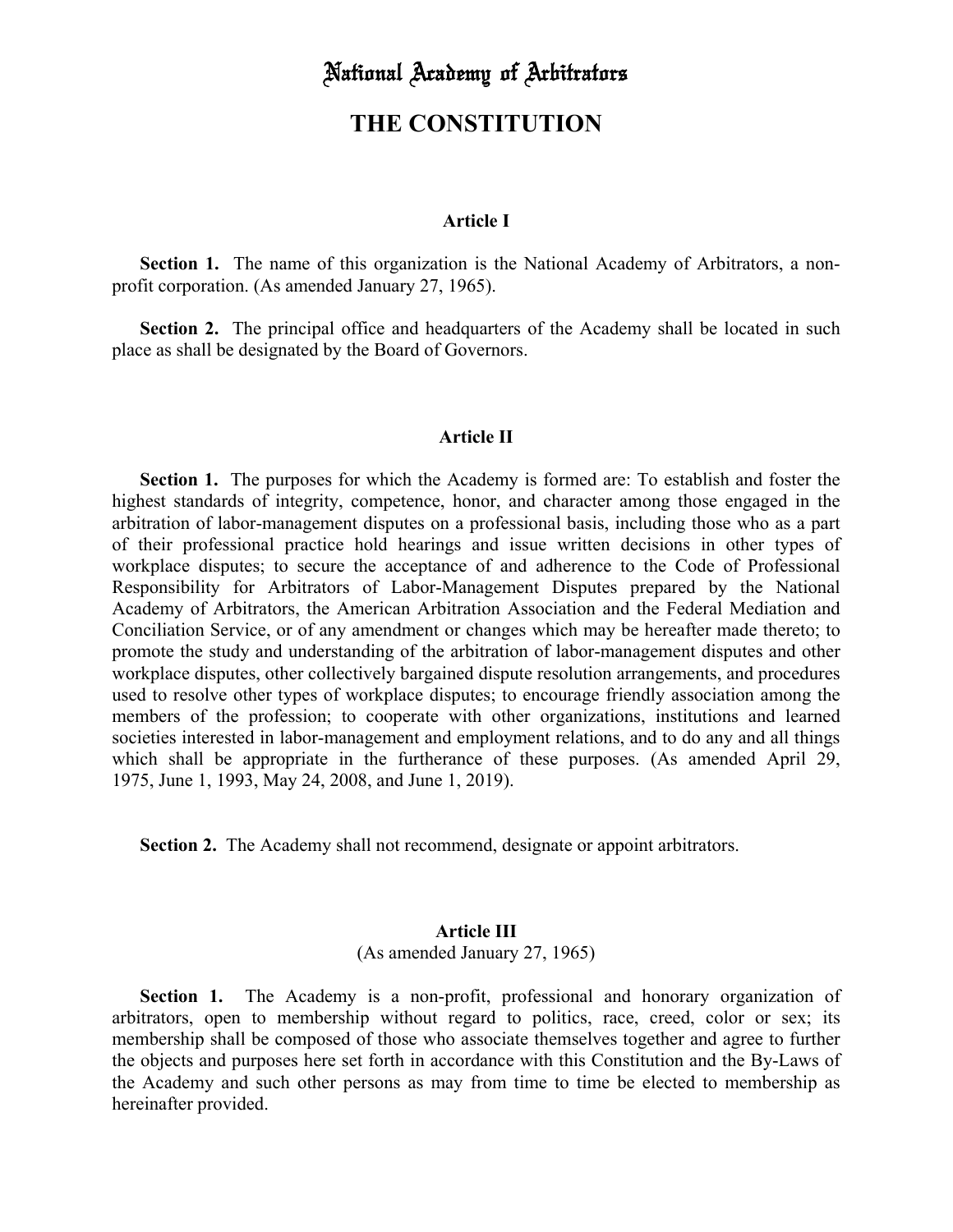#### **Article IV**

Section 1. The government and management of the Academy shall be vested in a Board of Governors consisting of eight (8) members in addition to the ex-officio members hereinafter provided. At the Annual Meeting in 2022, two (2) shall be elected for a three-year term. At the Annual Meetings in 2023 and 2024, three (3) members shall be elected for a three-year term. At each Annual Meeting thereafter, members shall be elected in accordance with the number of expiring terms. No member of the Board shall be eligible for two (2) successive three-year terms. Any member who has previously served on the Board of Governors may be elected to another single three year term after the passage of six (6) years since that member's last term of service expired, provided however that if the nominating committee cannot with reasonable diligence secure a sufficient number of candidates for service on the Board in any year, an individual may be nominated as a Governor in less than six years since that member's last term of service expired. This provision shall not prevent any member elected to a three year term prior to 2022 from serving out a full term. (As amended May 15, 2021).

#### **Article V**

#### (As amended April 21, 1976)

 **Section 1.** Members shall be elected by the Board of Governors in the manner provided in the By-Laws.

 **Section 2.** The Board of Governors may at its discretion confer upon a member of the Academy or upon a former member of the Academy Honorary Life Membership status. (Adopted January 30, 1963) (As amended May 24, 2014).

#### **Article VI**

#### (As amended April 5, 1978)

Section 1. The officers of the Academy shall consist of a President, three (3) Vice Presidents, an Executive Secretary-Treasurer, and a President-Elect, who shall serve as ex-officio members of the Board of Governors with the right to vote. (As amended May 15, 2021 and May 14, 2022).

**Section 2.** The President-Elect shall be elected at the Annual Meeting for a one-year term. At the 2022 Annual Meeting, one Vice President shall be elected for a single two year term. At the 2023 Annual Meeting, two Vice Presidents shall be elected for a single two year term. A Vice President elected to a two year term shall not be eligible for a successive term. The President shall not be eligible for a successive term. At the expiration of a one-year term of office, the President shall automatically be succeeded by the President-Elect who had been elected at the previous Annual Meeting. The retiring President shall serve as an ex-officio member of the Board of Governors for one year with the right to vote. Pursuant to Article IV, a Vice President or President shall be eligible to be elected to a single three year term as a Governor after the passage of six (6) years since that member's last term of service on the Board of Governors expired. (As amended May 15, 2021 and May 14, 2022).

 **Section 3.** The Executive Secretary-Treasurer shall be elected for a three-year term, beginning with the Annual Meeting in 1962. (As amended April 5, 1978).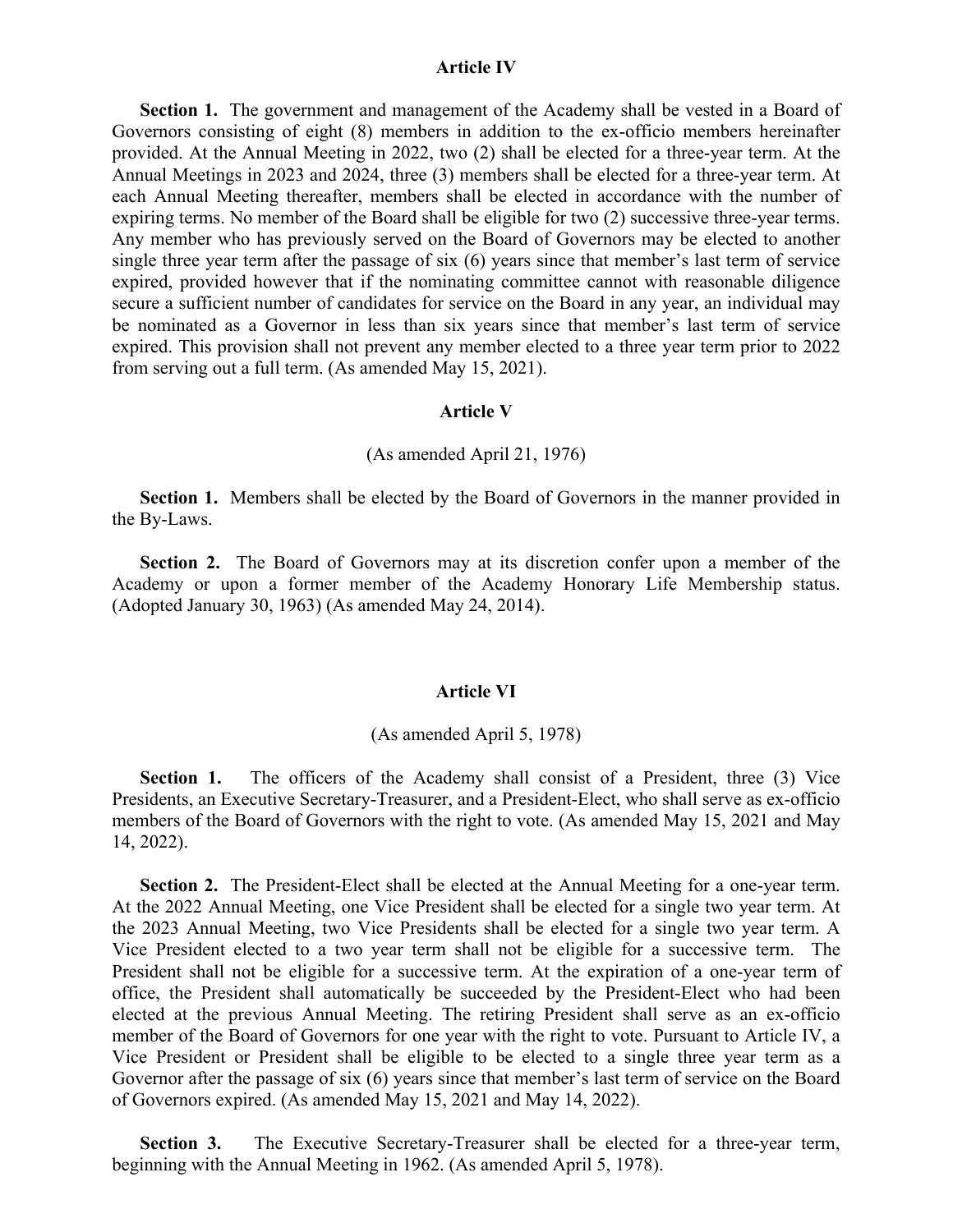Section 4. In the event of death or the inability of the President to serve, the President-Elect shall serve as interim President for the unexpired portion of the President's term or during the period of the President's incapacity. (As Amended May 26, 1994).

**Section 5.** In the event of the inability of the Executive Secretary-Treasurer to serve, the President shall designate a member to serve as interim Executive Secretary-Treasurer, if necessary, and shall declare that a vacancy exists in the office of the Executive Secretary-Treasurer. (Added by amendment May 30, 1990).

#### **Article VII**

 **Section 1.** Amendments to the Constitution or By-Laws shall be made by affirmative vote of two-thirds (2/3) of those voting at any membership meeting: Provided, however, that after February 2, 1957 no proposed amendment shall be adopted unless it has been (a) approved by a majority vote of the Board of Governors, or (b) signed by ten (10) members of the Academy; and thereafter filed in writing with the Secretary-Treasurer at least ninety days prior to the membership meeting, and distributed by mail to the entire membership at least forty-five days prior to the meeting. This proviso shall not be construed to prevent the making of germane amendments to such provision at the time of the membership meeting. (As amended April 5, 1978).

#### **Article VIII**

#### (As amended May 9, 1979)

**Section 1.** The Academy shall have regions, in a number and with territorial boundaries as designated by the Board of Governors and as amended by the Board of Governors from time to time in response to changing membership numbers, geographical distribution and interests.

**Section 2.** Regional organization and activities are intended to encourage implementation of the purposes of the Academy as set forth in Article 11, Section 1, by facilitating communication and contact among members between the Annual Meeting and their study and understanding of arbitration in matters of regional as well as general relevance.

#### **Article IX**

(As amended May 26, 1982)

**Section 1.** At an Annual Meeting where there is a contest for office, the election for such contested office or offices shall be by secret ballot of the members in attendance. The candidate or candidates, as the case may be, receiving a majority of the votes cast shall be declared elected.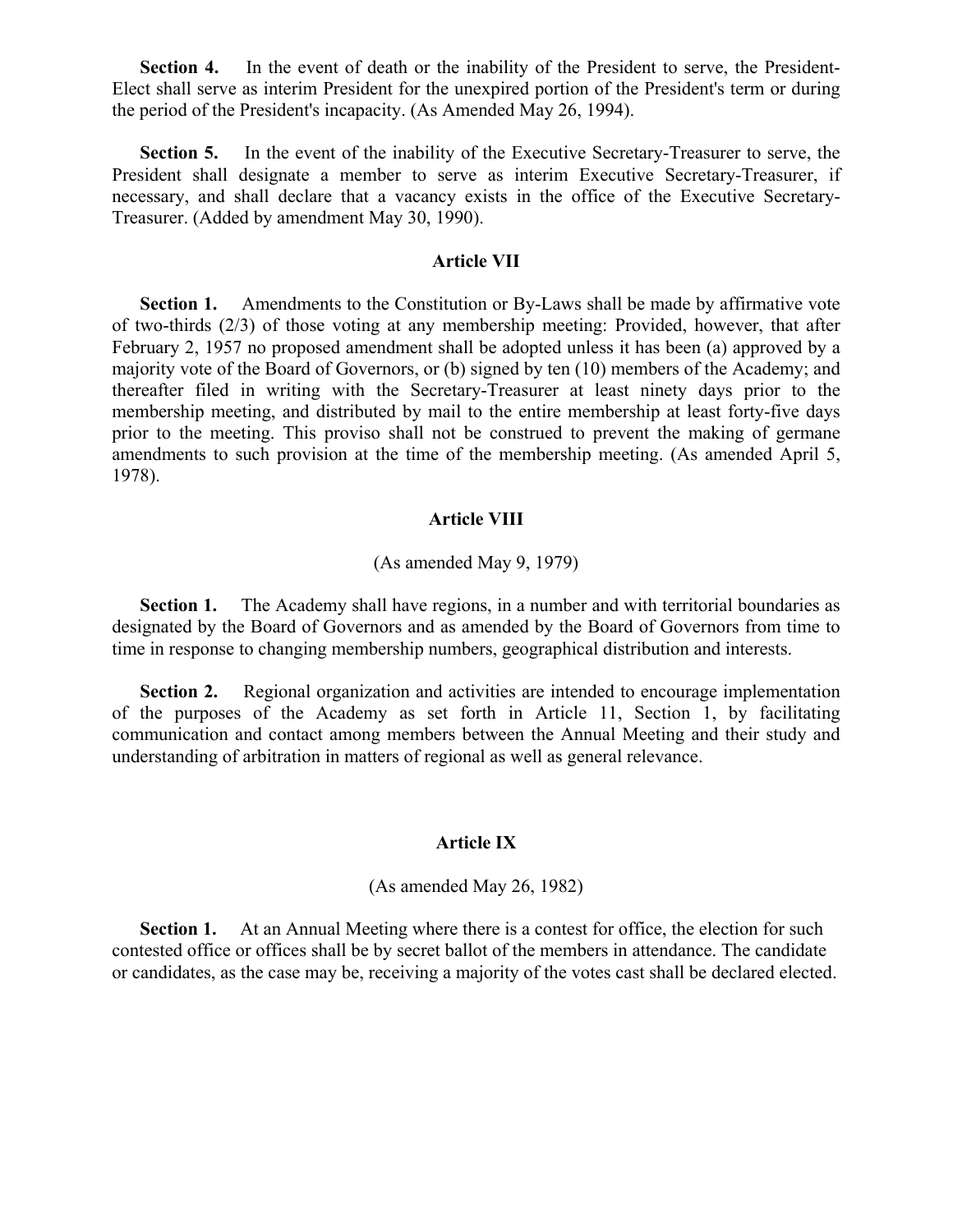# **THE BY-LAWS**

#### **ARTICLE I**

## *Duties of Officers*

#### **Section 1. The President**

The President or one of the Vice Presidents in the President's absence shall preside at all meetings of the Academy. At the Annual Meeting the President shall present a report of the general affairs of the Academy.

#### **Section 2. The Executive Secretary-Treasurer**

The Executive Secretary-Treasurer under the direction of the President and the Board of Governors, shall perform the customary duties of such office. The Executive Secretary-Treasurer shall conduct the correspondence of the Academy; record the proceedings of all meetings of the Academy and the proceedings of the meetings of the Board of Governors. The Executive Secretary-Treasurer shall issue all notices and other documents requiring verification; make at each Annual Meeting a report of the membership of the Academy and all other matters pertaining to the conduct of the office; and perform such other duties as may be assigned to that office by the President and by the Board of Governors. The Executive Secretary-Treasurer may be authorized by the Board of Governors to employ a paid assistant, under terms to be established by the Board of Governors. The Executive Secretary-Treasurer shall collect and deposit all moneys due the Academy; verify all bills and pay them when approved by the President or the Board of Governors; and make at each Annual Meeting, or more often if required by the Board of Governors, a report of the accounts of the Academy. (As amended April 5, 1978).

#### **ARTICLE II**

#### *Annual Meeting*

**Section 1.** The Annual Meeting of the Academy shall be held each year at such time, place, and manner as shall be designated by the Board of Governors. (As amended June 1, 1988 and November 7, 2020).

**Section 2.** Conduct of Meetings: The Annual Business Meeting shall be held in person, unless that Board of Governors decides that conditions are such that an in-person meeting will be inadvisable. In such a situation, the Board of Governors shall make arrangements for a virtual electronic meeting, taking care to ensure a fair and reasonable opportunity for members to participate in the proceedings by way of electronic attendance through use of an internet meeting service designated by the President that supports anonymous voting and supports visible displays identifying those participating, identifying those seeking recognition to speak, showing (or permitting the retrieval of) the text of pending motions, and showing the results of votes. These virtual electronic meetings shall be subject to all rules adopted by the Board, to govern them, which may include any reasonable limitations on, and requirements for members' participation. An anonymous vote conducted through the designated Internet meeting service shall be deemed a secret ballot vote, fulfilling any requirement in the Constitution or Bylaws that a vote be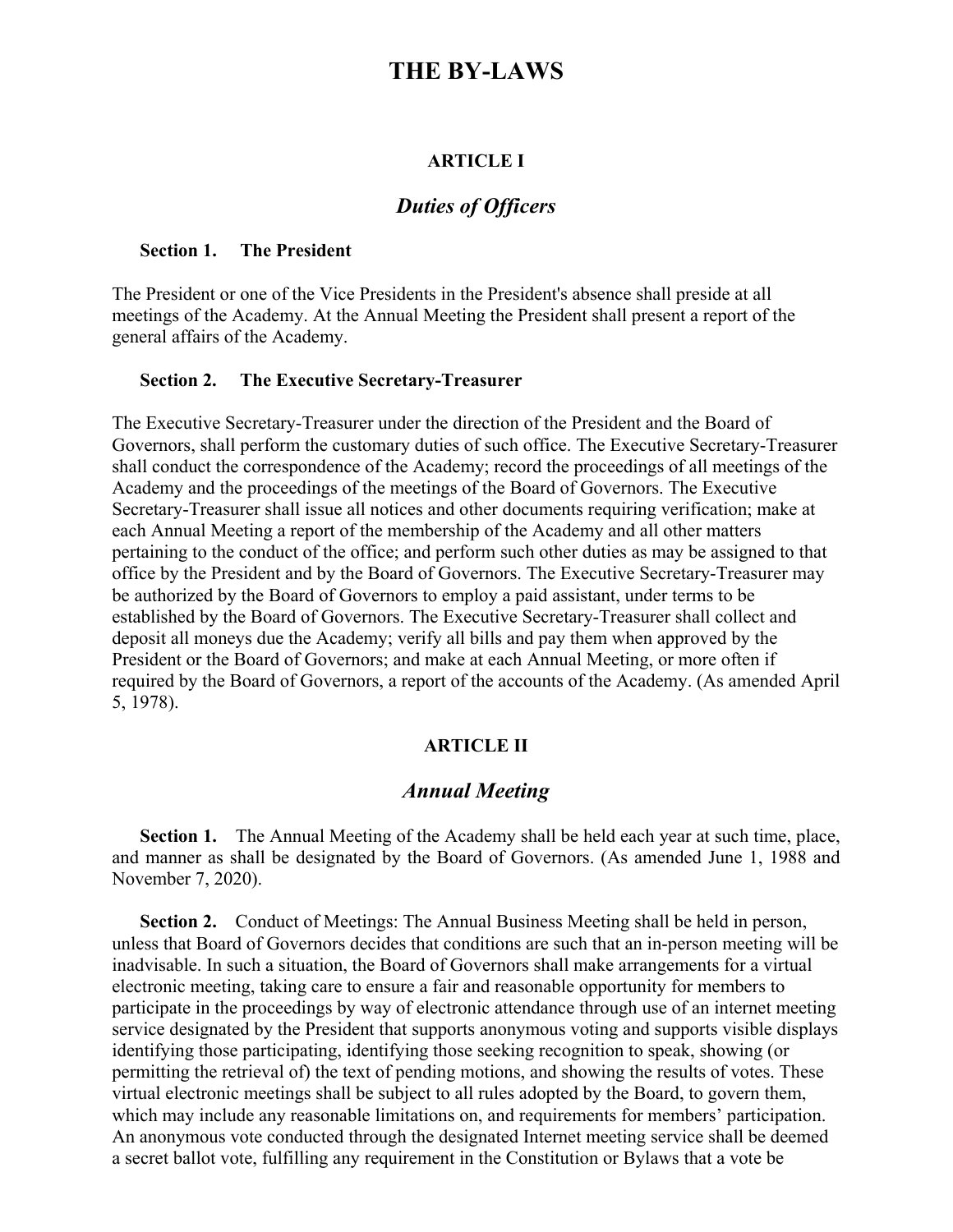conducted by secret ballot. Participating in the meeting in person or by way of electronic participation constitutes attendance for the purpose of the Constitution in determining a quorum. Members may not vote by proxy. (Added by amendment November 7, 2020).

#### **ARTICLE III**

### *Board of Governors*

**Section 1.** The Board of Governors shall be the governing body of this Academy.

 **Section 2.** The Board of Governors shall be elected by the members, as provided in the Constitution and By-laws, and shall hold office for the term elected or until successors are elected and qualified. (As amended November 7, 2020).

**Section 3.** Vacancies on the Board of Governors occasioned by death, resignation, or other reasons, shall be filled by appointment by the President, and Governors as appointed shall serve until the next Annual Meeting of the membership.

**Section 4.** The annual meeting of the Board of Governors shall be held immediately following the Annual Meeting of the membership for the purpose of considering such matters as may be properly brought to its attention.

**Section 5.** Regular meetings of the Board of Governors shall be held semi-annually at such time, place, and manner as the President shall designate. (As amended November 7, 2020).

 **Section 6.** Special meetings of the Board of Governors of this Academy may be called by the President or upon formal request in writing by a majority of its members. Such notice shall specify the objects and purposes of such special meeting and no other business shall be transacted except by unanimous consent of those present.

 **Section 7.** Notice of all meetings of the Board of Governors stating time, place, and manner of the meetings shall be forwarded by the Secretary-Treasurer to each member of the Board at least ten days prior to any such meeting. (As amended November 7, 2020).

**Section 8.** Meetings of the Board of Governors and Committees may be conducted in one of the following ways under protocols that may be established by the Board of Governors:

Physical meeting; Telephone conferencing; Video conferencing Meeting conducted by email; Any other electronic system for instantaneous communication; or Any combination of the above. (Added by amendment November 7, 2020).

**Section 9.** Five (5) or more members of the Board of Governors shall constitute a quorum.

**Section 10.** Between meetings of the Board of Governors, the authority of the Board shall be vested in an Executive Committee consisting of the President, the Executive Secretary-Treasurer and three (3) members or ex-officio members of the Board of Governors elected by the Board. Three (3) or more members of the Executive Committee shall constitute a quorum. Action of the Executive Committee shall be subject to ratification by the Board of Governors at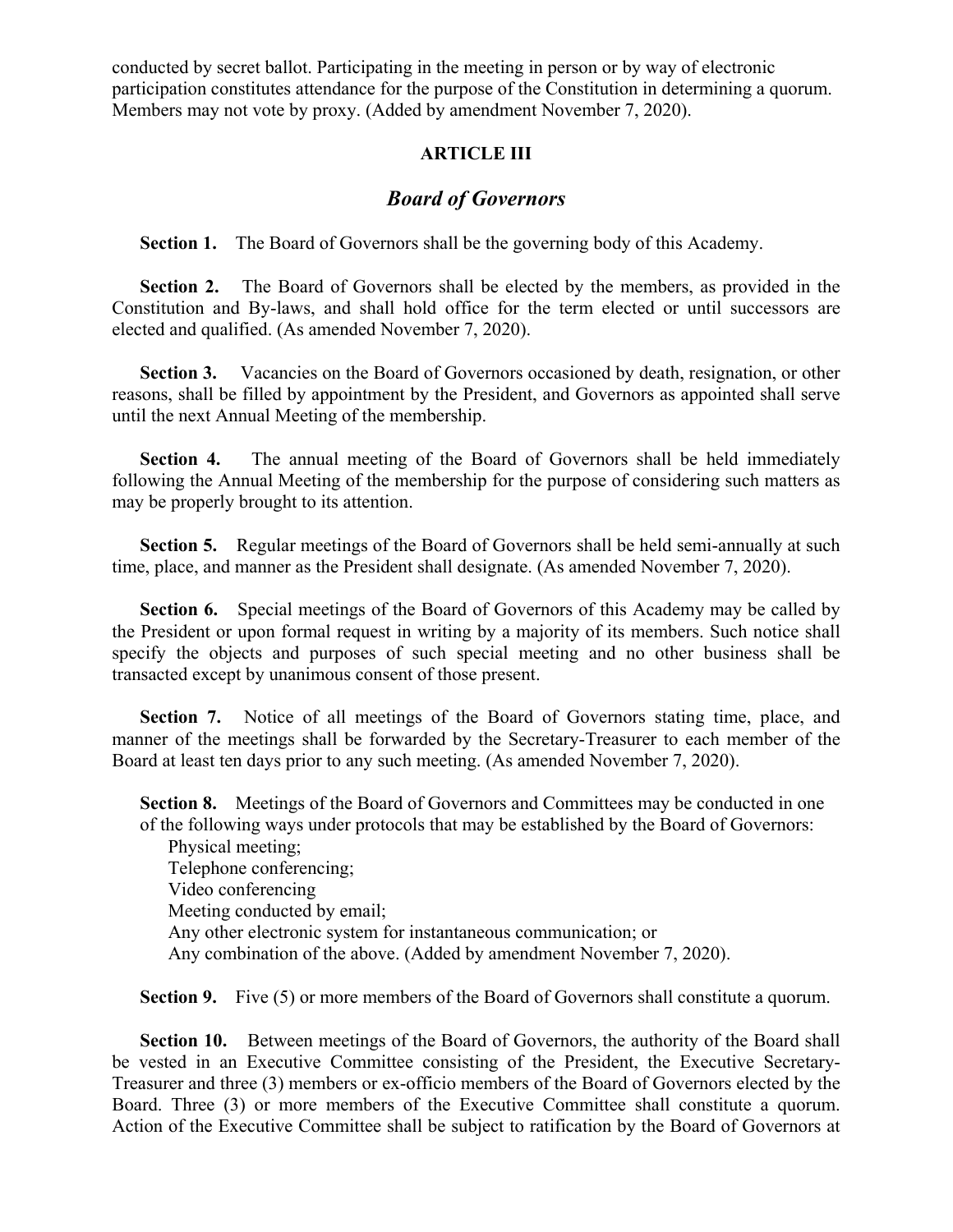the next succeeding meeting of the Board. (Added by amendment January 24, 1962). (As amended April 5, 1978).

**Section 11.** Any dispute over the President's ability to serve or to resume service shall be resolved by the Board of Governors at a special meeting called under Article III, Section 6, of the By-Laws.

#### **ARTICLE IV**

#### *Standing Committees*

**Section 1.** The President shall appoint the following standing committees:

- Membership Committee
- Committee on Professional Responsibility and Grievances
- Committee on Law and Legislation
- Auditing Committee
- *The Chronicle* Committee (As amended May 30, 1990 and June 9, 2012).

#### **Section 2. The Committee on Professional Responsibility and Grievances**

 (a) It shall be a function of the Committee on Professional Responsibility and Grievances from time to time to recommend to the Board of Governors such revisions of the Code of Professional Responsibility for Arbitrators as may be deemed appropriate and to advise the membership and others by written communication signed by the Chair of the Committee concerning the application of the Code to particular situations. When the Committee decides that a formal advisory opinion interpretive of the Code should be issued, the Chair shall provide a copy to the Academy Executive Secretary-Treasurer, who shall provide copies to the Board of Governors and the Executive Committee. The opinion shall be thereafter issued by the Committee, if it is approved by the Board of Governors.

 At a meeting of the Committee on Professional Responsibility and Grievances called to consider Code revisions, a two-thirds (2/3) majority of the committee present and voting, must approve any recommended change in the Code. Following a vote of the Committee to recommend a Code change, the Chair of the Committee, or designee, or both, shall meet with representatives of the American Arbitration Association and the Federal Mediation and Conciliation Service, to inform them of the recommended Code change and to clear such changes with both agencies. Following such exchange, the recommended change in the Code will be presented to the Board of Governors. Upon approval by the Board of Governors, the recommended change will be presented to the membership at the next Annual Meeting for ratification. Upon a majority vote of the membership present and voting, the Code change shall become effective and shall be promulgated by the Academy Executive Secretary-Treasurer to the full membership and the American Arbitration Association and the Federal Mediation and Conciliation Service. (As amended May 25, 1983 and May 23, 1984).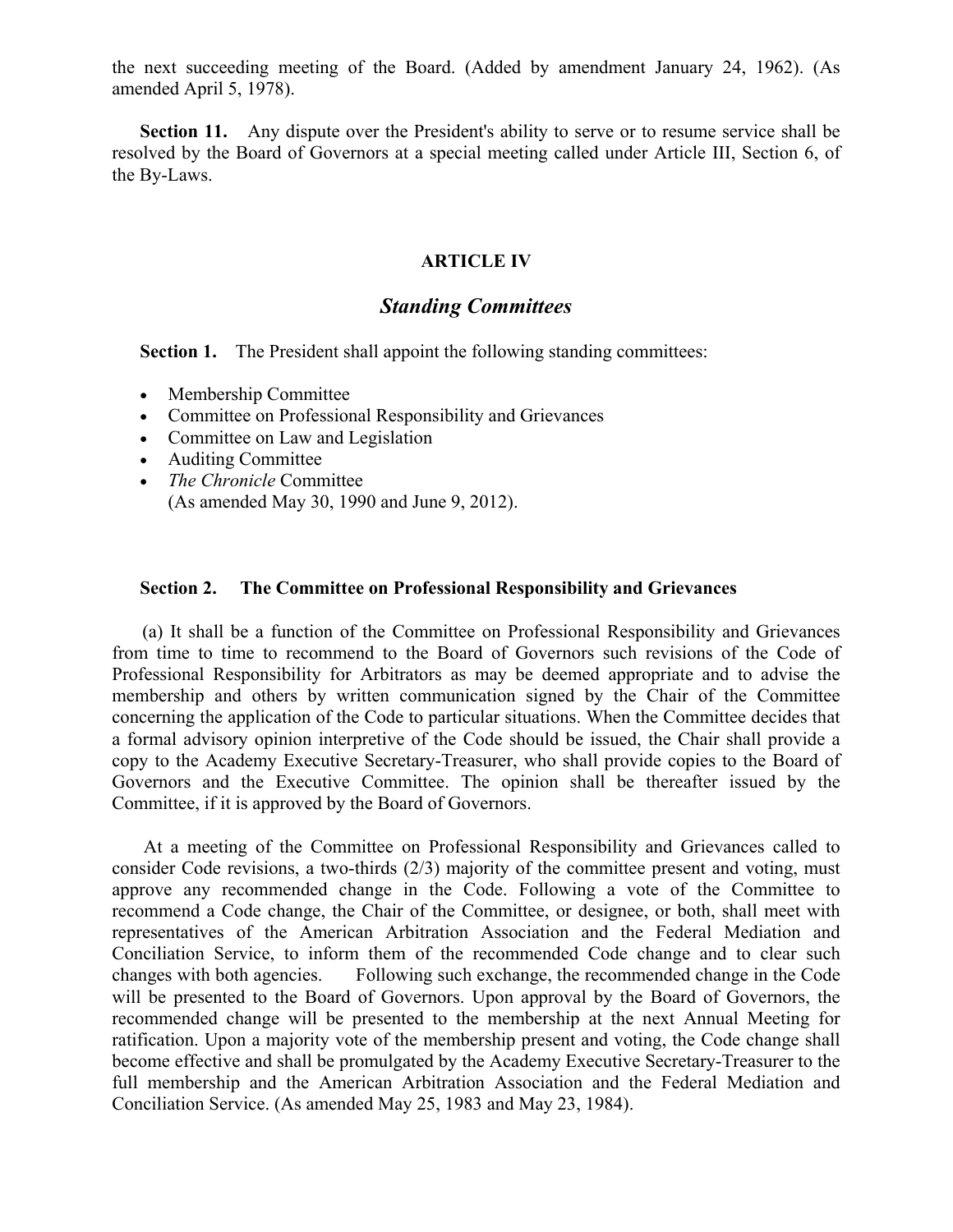(b) It shall be a function of the Committee on Professional Responsibility and Grievances, in accordance with the procedures outlined below, to act upon written charges against a member for asserted violation of the Code of Professional Responsibility for Arbitrators, or of Article VI, Section 6 hereof. (As amended May 20, 1991 and May 22, 1997).

Charges against a member may be made by a member or any affected person. If conduct appearing to be in violation of the Code of Professional Responsibility for Arbitrators has been reported by the press or other media, in the published opinion of a court, administrative agency, or professional regulatory body, or in the final, written decision of an appointing agency, and no charges have been filed by a member or affected person, charges may be filed by the immediate past president of the Academy, or that person's predecessor if the immediate past president is unable to do so. (As amended May 22, 1997).

 (c) STEP ONE. On receipt by the Academy of a written charge that a member of the Academy has violated the Code of Professional Responsibility for Arbitrators, or Article VI, Section 6 hereof, the charge shall be referred to the Chair of the Committee on Professional Responsibility and Grievances for preliminary investigation. The Chair, or a member of the Academy designated by the Chair, shall investigate the charge, using an informal and conciliatory approach where appropriate. The Chair or the designee may request the charged member to supply information relevant to the charge, and the charged member shall comply promptly and as fully as reasonably possible with such request. (As amended May 21, 1991 and May 22, 1997). At each stage of the proceedings the complaining party and the charged member may designate a personal representative.

 (d) STEP TWO. Based on the investigation of the Chair or that of the designee, and after consultation with two other members of the Committee on Professional Responsibility and Grievances, the Chair shall prepare a brief written report finding either that (a) there is probable cause to proceed further, or (b) the charges have not established probable cause. Upon a finding of no probable cause, the Chair shall notify both the complainant and the charged individual. The Chair will endeavor to complete these preliminary steps within 45 days from the receipt of the complaint.

 (e) STEP THREE. Upon a finding of cause to proceed, the Chair shall appoint a Hearing Officer from among the members of the Committee on Professional Responsibility and Grievances. The Hearing Officer shall supply the charged member with the written charges, specifying the particular provisions of the Code which relate to those charges, or of Article VI, Section 6 hereof. The charged member shall within twenty-one (21) days submit to the Hearing Officer a written statement responding to the charges. Should the charged member fail to respond to the request of the Hearing Officer, the presumption of the Hearing Officer shall be that the charge as presented has not been denied. (As amended May 21, 1991).

 If the facts are not in dispute, the Hearing Officer may make a determination based on the written record. Under those circumstances, the Hearing Officer shall render a decision based on the evidence submitted and the relevant standards set forth in the Code.

 Should the Hearing Officer find that there are factual matters in dispute, the Hearing Officer shall establish a suitable time, place, and manner for a formal hearing on the charges. The charged member and the complainant shall be given at least thirty (30) days' notice of such scheduled hearing. The hearing shall be private and need not follow formal rules of court procedure but shall be so conducted as to assure the charged member a fair hearing including the right of confrontation. A transcript or tape recording shall be made of the hearing at the expense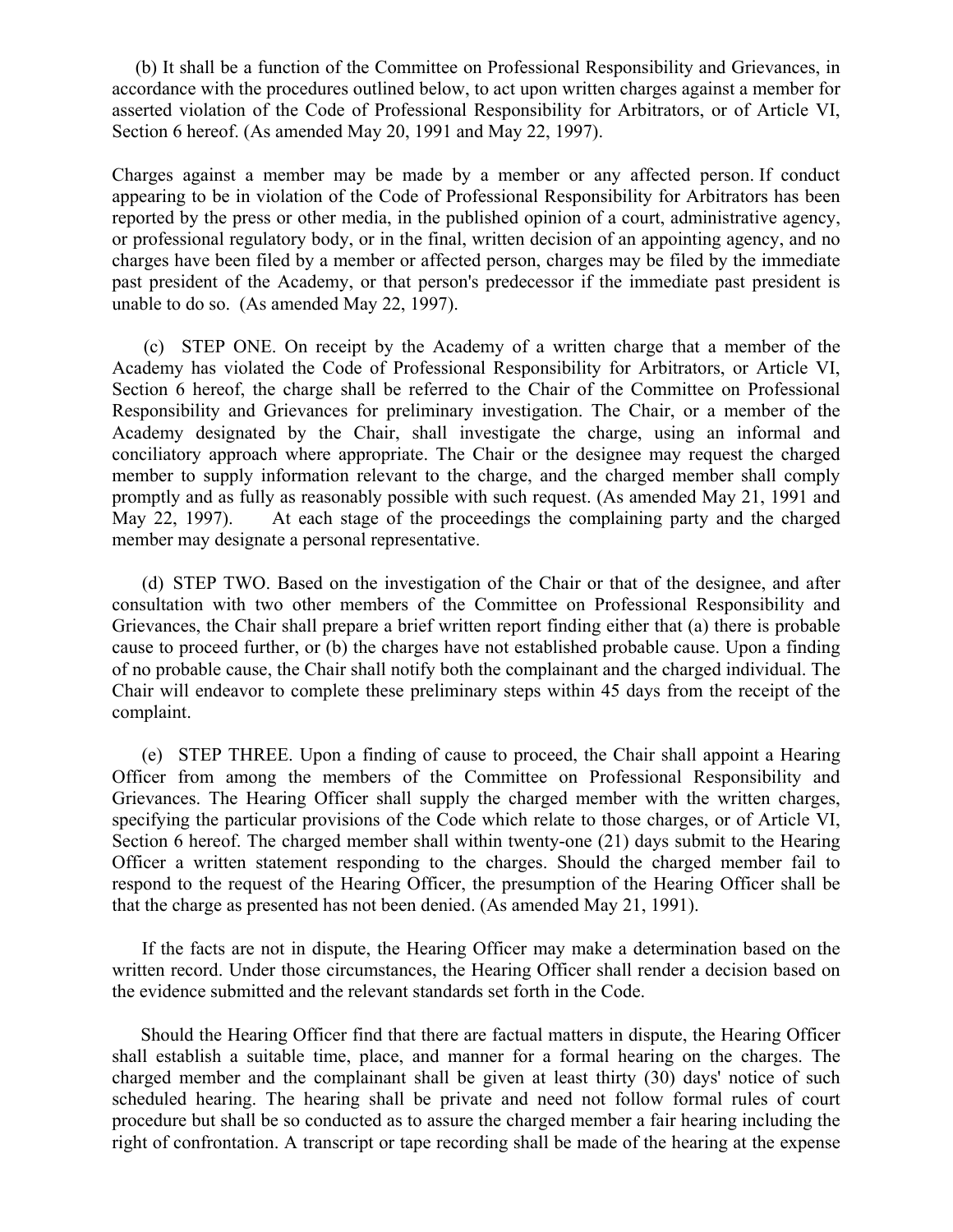of the Academy. The Hearing Officer has the right to grant extensions. The charged member has the right to waive a formal hearing, if desired. (As amended November 7, 2020).

 Upon completion of the hearing and the receipt of all documentary evidence, including briefs, the Hearing Officer shall make a written report, which shall include findings of fact and a decision as to the appropriate disposition of the matter, along with the discipline, if any, to be imposed. The Hearing Officer shall endeavor to complete the report within forty-five (45) days of the close of the hearing.

The Hearing Officer shall proceed as follows:

 (i) If the Hearing Officer finds that the charge has not been proved by clear and convincing evidence, the complaint shall be dismissed and both the complainant and the charged member will be notified of this action by the Chair of the Committee, who shall transmit a copy of the Hearing Officer's report to both persons.

 (ii) If the discipline determined to be appropriate by the Hearing Officer is either advice or reprimand, such decision shall be conveyed to both the charged member and the complainant by the Chair of the Committee together with a copy of the report. (As amended May 23, 2018).

 (iii) If the Hearing Officer believes that discipline more severe than advice or reprimand may be appropriate, the Hearing Officer shall consult with two past presidents of the Academy before arriving at a decision. Following such consultation, if the Hearing Officer decides that censure, suspension or expulsion from the Academy is the proper discipline, that determination shall be transmitted to the charged member and the complainant by the Chair of the Committee together with a copy of the report. (As amended June 9, 2012).

 After receiving the advice of the Committee on Professional Responsibility and Grievances, the Board of Governors shall establish rules specifying the mandatory terms of expulsion or suspension and those terms that the Hearing Officer shall have the discretion to impose. Such rules may provide for notice to appointing agencies. They shall be effective upon adoption, subject to amendment or repeal by the Board of Governors upon recommendation of the Committee on Professional Responsibility and Grievances. Nothing herein is intended to involve the Board of Governors in the consideration of individual cases.

 (f) STEP FOUR. The decision of the Hearing Officer, whether to discipline or dismiss, shall be final unless an appeal is taken. Should either the complainant or the charged member appeal the decision of the Hearing Officer, that appeal shall be directed to a Tribunal of three (3) Academy members appointed by the President of the Academy with the consent of the Board of Governors. The appeal must be submitted within thirty days of receipt of the decision and shall include the rationale for the appeal. The original members of the Tribunal shall be appointed for staggered terms of two (2), three (3) and four (4) years and thereafter for three-year terms. An alternate member of the Tribunal may be designated by the President of the Academy in the event of a conflict of interest or the unavailability of a member of the Tribunal for a particular appeal.

 The Tribunal shall review all material pertinent to the charge and decide whether to uphold the dismissal or discipline imposed based on the appellate record and not on a de novo proceeding. The Hearing Officer's findings of fact shall be deemed final if supported by substantial evidence. The determination of a violation of the Code, or of Article VI, Section 6 hereof, shall be based on clear and convincing evidence. (As amended May 21, 1991).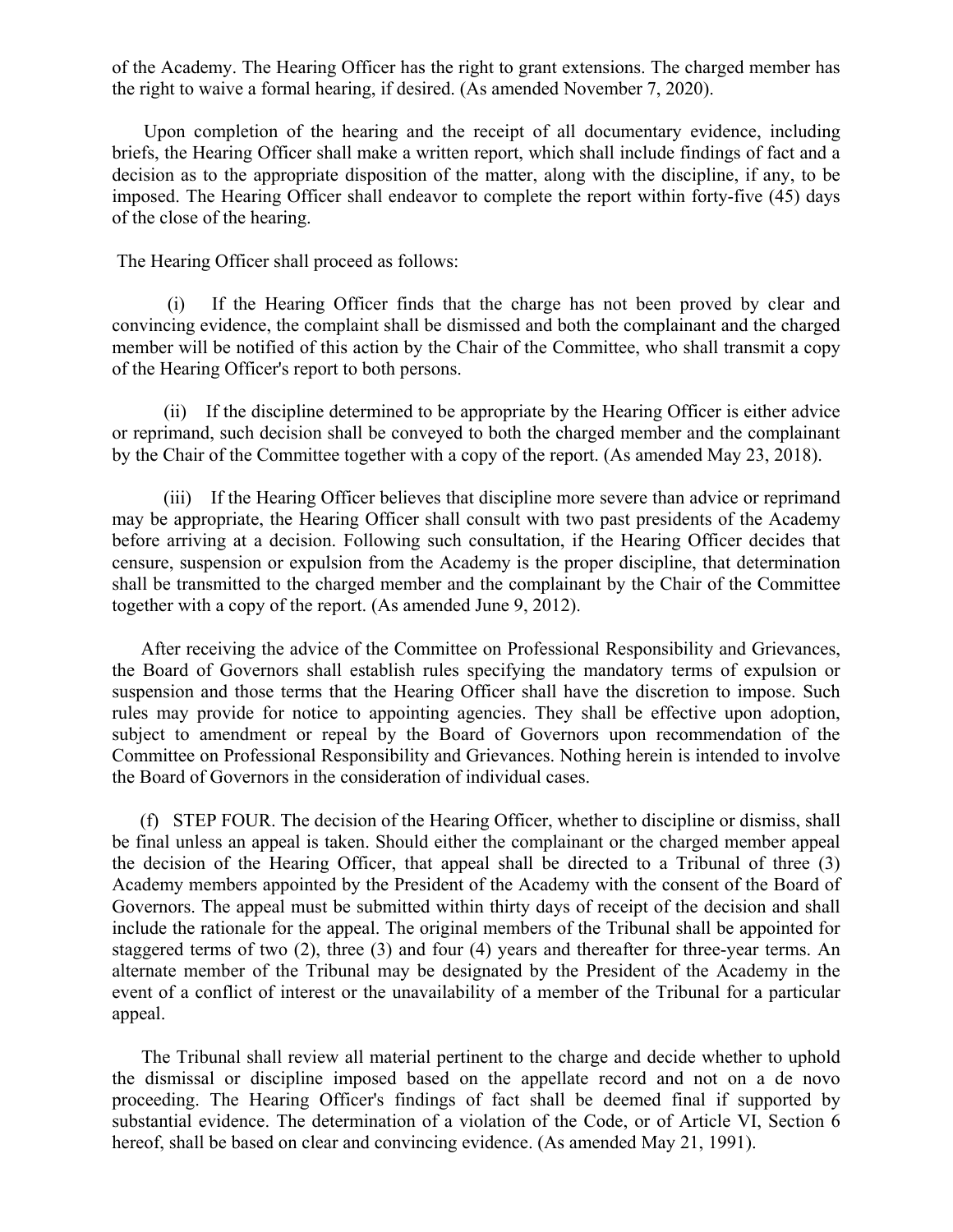The decision of the Tribunal shall be final and conclude the proceedings. The Tribunal shall endeavor to complete its determination of the appeal within forty-five (45) days. Its written decision shall be conveyed to both the charged member and the complainant.

 Where the final official action on a charge or charges is a finding that the charge has been proved and that discipline no more severe than advice or reprimand is appropriate, notice of that action shall be given only to the member and the complainant. (As amended June 9, 2012).

 Where the final official action on a charge or charges is a finding that the charge has been proved and that censure, suspension or expulsion is appropriate, notice of the action shall be given to the offending member and the complainant; in addition, the Executive Secretary-Treasurer of the Academy will advise the membership of the Academy of the name of the member disciplined, the nature of the offense committed, and the discipline imposed. In any of these cases the circumstances surrounding the final action may form the basis for an Opinion by the Committee which, if issued, shall not identify any of the parties involved. (Approved by the Board of Governors, May 26, 1992) (As amended June 9, 2012)

 The charged member shall have the right at any time to terminate the proceedings by resigning from the Academy. In that circumstance, a record of the matter shall be kept by the Chair of the Committee on Professional Responsibility and Grievances. In the event of a reapplication by the member, the information and record shall be disclosed to Academy members considering such application. (As amended May 25, 1983, and June 4, 1986).

**Section 3.** The President shall appoint such Special Committees as may be deemed necessary and advisable from time to time by the President in the furtherance of the objects and purposes of this Academy or as voted by the membership at any Annual Meeting. Nothing herein contained shall be so construed as to limit the power of the Board of Governors to: (a) appoint such sub-committees of the Board as it may deem necessary in the furtherance of the power conferred upon it under the Constitution; and (b) designate permanent member committees to be appointed by the President in consultation with the Executive Committee in a manner consistent with applicable policy. (As amended June 9, 2012).

#### **ARTICLE V**

#### *Dues*

Section 1. Dues statements shall be distributed to the members as of June 10 of each year. Dues shall be returned to the Executive Secretary-Treasurer by July 15 of each year. Members who have not paid as of such date shall be notified that they are in arrears, and unless payment is made within sixty (60) days of such notification, they shall be required to pay a \$100.00 late fee. Those members who fail to pay their dues within this sixty (60) day period shall be notified that they are to pay the late fee and that if the dues and late fee are not received by the Executive Secretary-Treasurer one week prior to the mid-year meeting of the Board of Governors, they shall be subject to suspension by the Board of Governors. Any member suspended by the Board of Governors for non-payment of dues and the late fee shall be automatically reinstated upon payment of all arrears within thirty (30) days of such suspension. After the lapse of such thirty (30) days, reinstatement may occur only by vote of the Board of Governors. (As amended April 26, 1975; April 5, 1978; May 23, 1984 and May 31, 1989).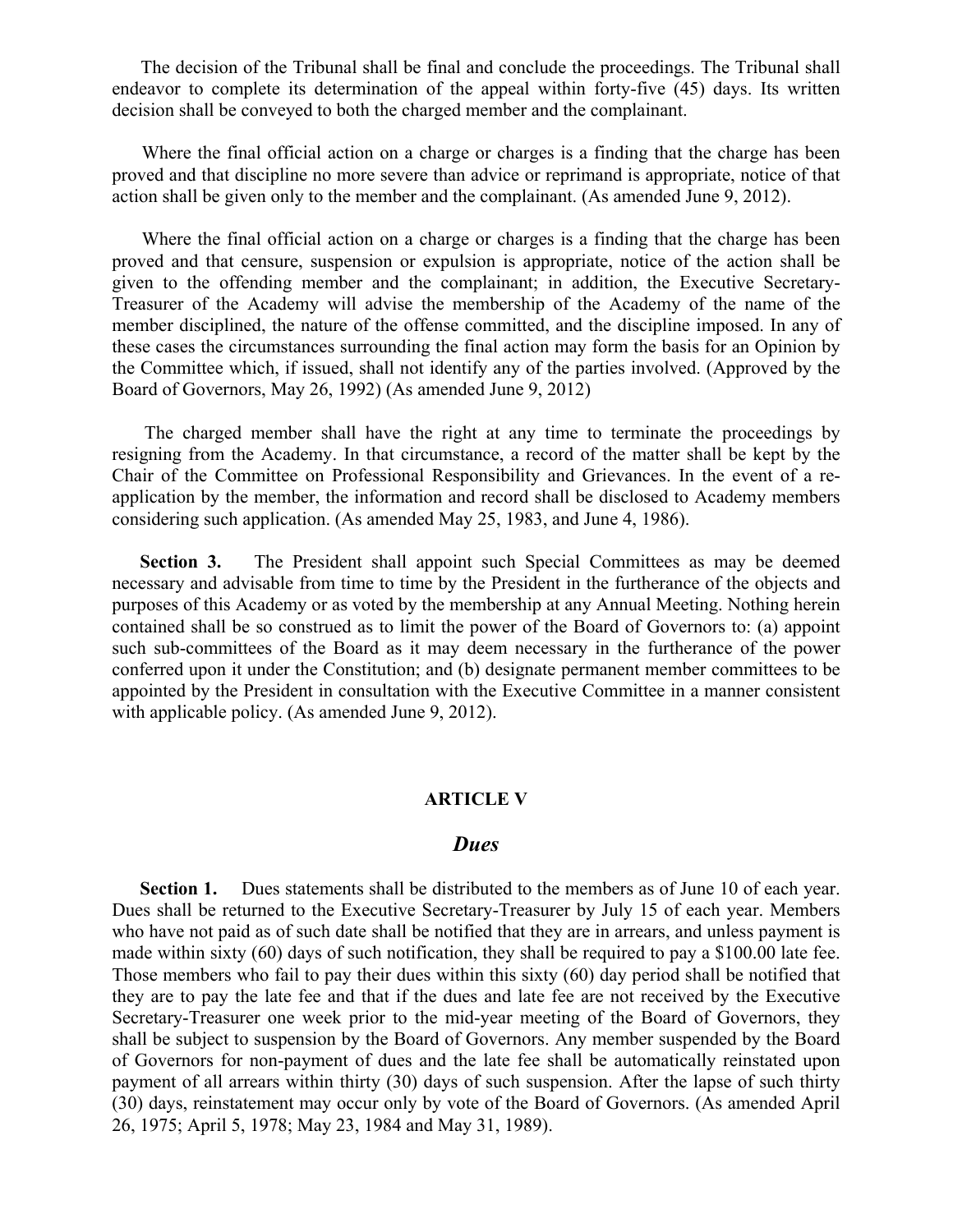**Section 2.** The Board of Governors may at its discretion authorize the waiver of dues from members who have become inactive as arbitrators. (As amended January 29, 1960).

**Section 3.** The annual dues may be changed by resolution of the Board of Governors, subject to ratification by a majority vote of the membership of the Academy at an Annual Meeting or at a special meeting called for that purpose. (Added by amendment January 24, 1962).

**Section 4.** The dues of members upon whom membership is conferred at the Academy's National Fall Education Conference shall, for the remainder of that membership year, be onehalf the amount of the regular dues for that full membership year. The time intervals and procedures in Article V, Section 1, adjusted to the period between the Fall Conference and the Annual Meeting, shall apply to their dues obligations. (Added by amendment June l, 1988).

#### **ARTICLE VI**

#### *Membership*

**Section 1.** Application for membership shall be filed with the Chair of the Membership Committee on an approved form which shall contain a statement to the effect that the applicant is familiar with the Code of Professional Responsibility for Arbitrators, subscribes to the Code, and agrees to be bound by the provisions of the Constitution and By-Laws prescribing procedures for determining whether members have adhered to the Code. (As amended April 29, 1975).

 In considering applications for membership, the National Academy of Arbitrators will apply the following standards: (1) the applicant should be of good moral character, as demonstrated by adherence to sound ethical standards in professional activities. (2) The applicant should have substantial and current experience as an impartial neutral arbitrator of labor-management disputes, so as to reflect general acceptability by the parties. (3) As an alternative to (2), the applicant with limited but current experience in arbitration should have attained general recognition through scholarly publication or other activities as an important authority on labormanagement relations. (Added by Amendment May 26, 2007)

 The Academy shall adopt, maintain and publish a policy on membership which shall set forth a threshold number of countable cases for consideration of an application. Meeting such threshold does not guarantee admission or that an applicant has satisfied the criterion of general acceptability. (Added by Amendment May 26, 2007) The policy on membership may provide that awards in cases involving workplace disputes other than labor-management disputes shall be counted toward the threshold requirement, provided that any change in the number of such awards beyond that provided in the resolution of the Board of Governors dated January 18, 2007 has been approved by the membership at an annual meeting. (Added by Amendment May 24, 2008.)

**Section 2.** At least thirty (30) days prior to the approval or disapproval of an application by the Membership Committee, the Committee shall send to each member a statement of the qualifications of the applicant. (As amended January 29, 1960).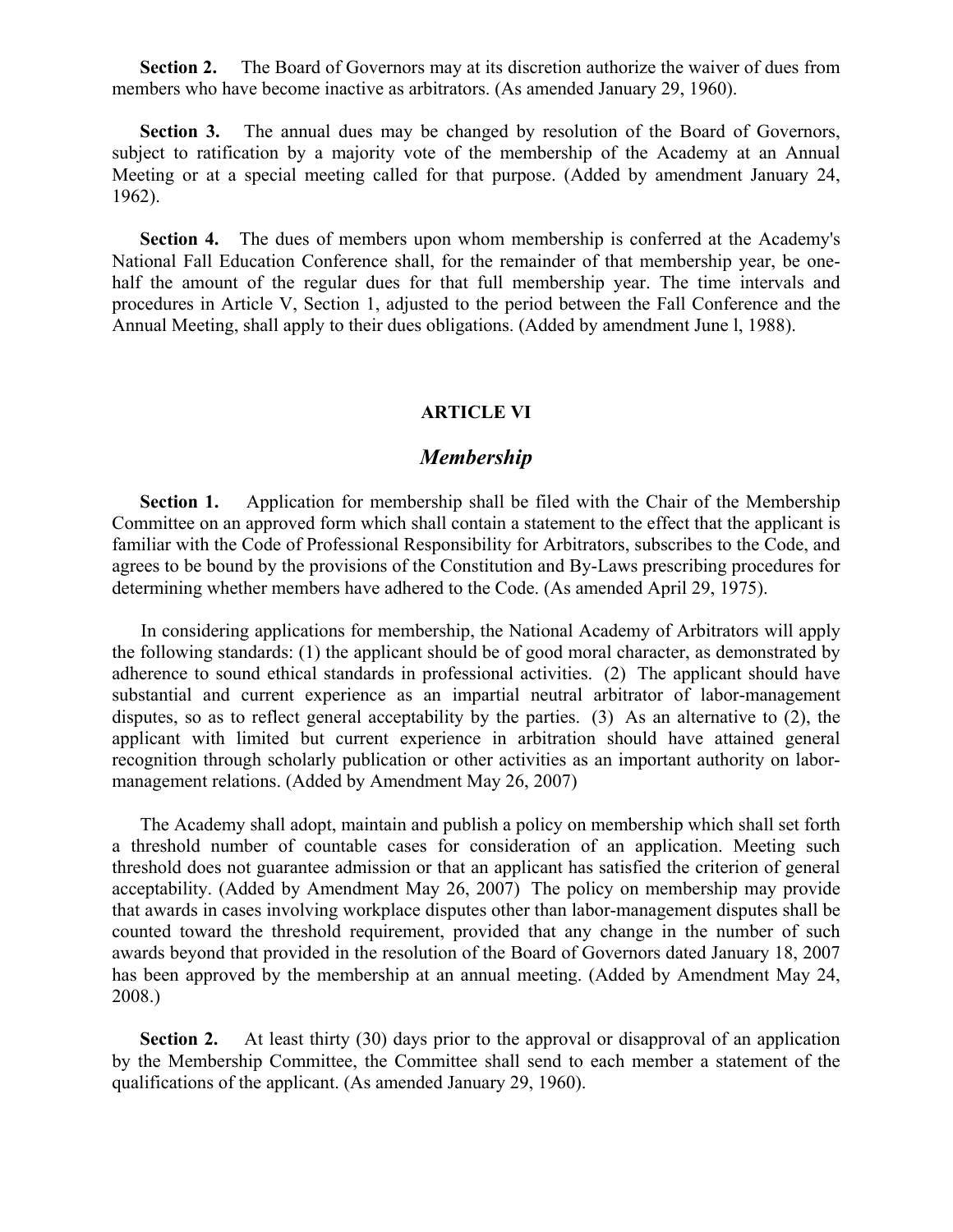**Section 3.** Upon completion of the review of an application and following a majority vote of those present at a meeting called for the consideration of such application, the Membership Committee shall submit its recommendations to the Board of Governors.

**Section 4.** The Board of Governors shall act on the recommendations of the Membership Committee at any regular meeting of the Board or at a special meeting called for that purpose. Approval of a recommendation shall require a two-thirds (2/3) vote of those present. Membership in the Academy shall be conferred upon an applicant previously approved by the Board, and who remains eligible for membership, on the occasion of the applicant's attendance and presentation at the Business Session of any succeeding Annual Meeting or, at a plenary session of any succeeding National Fall Education Conference. (As amended June l, 1988).

 **Section 5.** (Added by Amendment April 29, 1975).

(a) The Executive Secretary-Treasurer shall send written notification to each applicant whose application for membership has been denied by the Board of Governors within sixty (60) days after the meeting of the Board at which the decision for denial was made. Such notice shall include a brief statement of the reason or reasons for denial of the application.

(b) An application for membership shall not be deemed denied upon the decision of the Board (i) to table the application for action at a later regular or special meeting of the Board or (ii) to remand the application to the Membership Committee for reconsideration. The Chair of the Membership Committee shall send written notification of such action to the applicant within sixty (60) days after the meeting of the Board at which such action was taken.

(c) In the case of denial of an application for membership by the Board of Governors, the applicant who wishes to appeal said denial may elect either, but not both, of the following courses of action:

(i) Within sixty (60) days after notification by the Executive Secretary-Treasurer of said denial, an applicant may request the Membership Committee to reconsider the application. Such request shall be made in writing to the Executive Secretary-Treasurer and may include such written statements, documents or other tangible evidence as the applicant deems pertinent. The Committee shall proceed thereafter to reconsider the application for membership in the manner provided in Section 3 of this Article. Subsequent action by the Board upon the Committee's recommendations as provided in Section 4 of this Article shall be deemed conclusive.

(ii) Within sixty (60) days after notification by the Executive Secretary-Treasurer of said denial, an applicant may make a request through the President for a Hearing at which evidence may be produced and the application for membership can be reviewed. Such request shall be made in writing to the Executive Secretary-Treasurer. The President shall have sole discretion to appoint for said Hearing either a single Hearing Officer or a Hearing Committee consisting of three (3) persons to receive evidence and review the application. If a Hearing Committee is appointed, the President shall designate one of its members as chair; a quorum shall consist of two members and any findings and recommendations of the Committee need not be unanimous.

 The Hearing Officer and the members of the Hearing Committee shall be members in good standing of the Academy, but none of them shall be members of the Membership Committee which acted upon the applicant's application for membership. Any one or more of them may be officers of the Academy or members of its Board of Governors.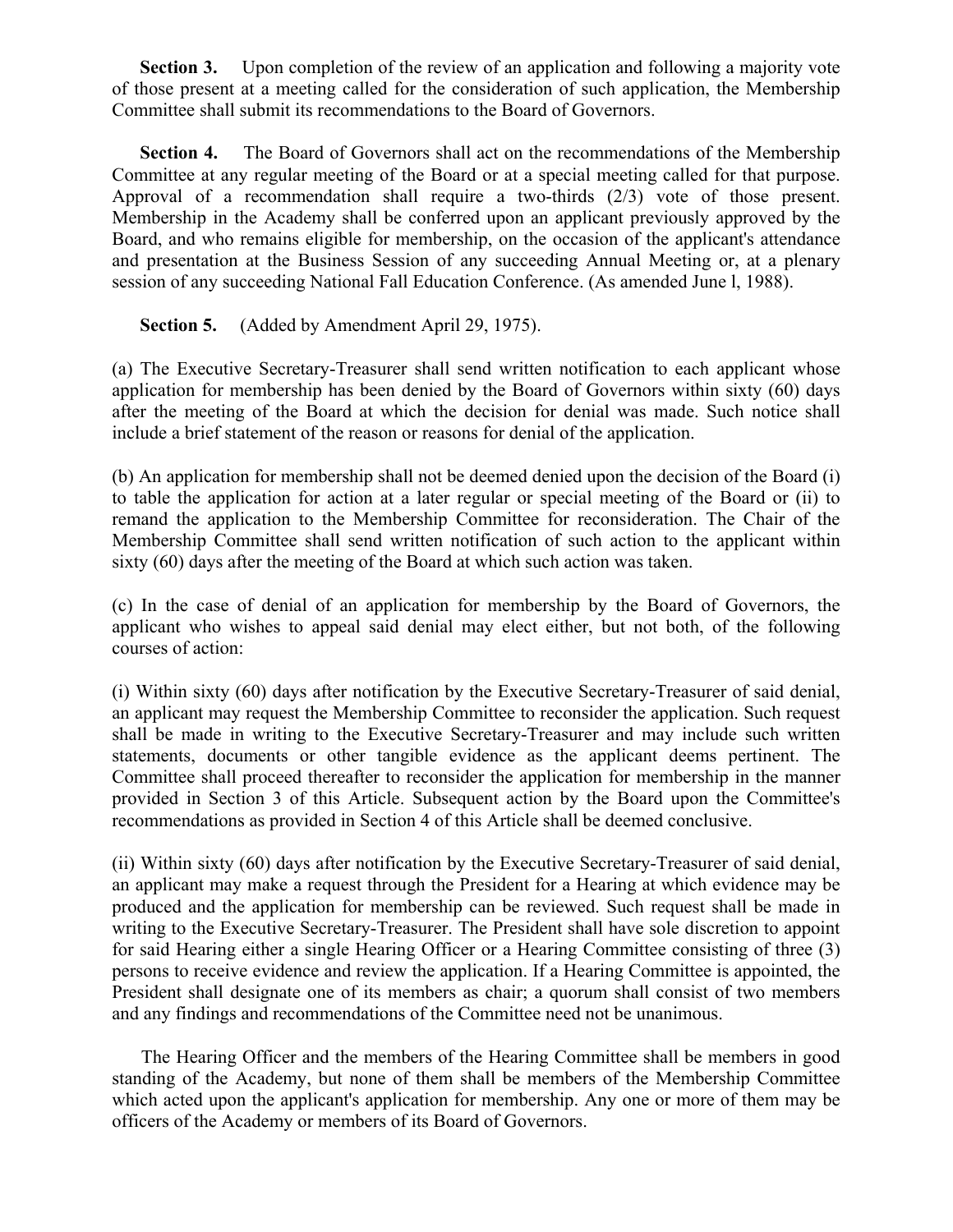At least thirty (30) days prior to the Hearing, the Executive Secretary-Treasurer shall send the applicant written notice of the time, place, and manner of the Hearing and shall state whether a Hearing Officer or a Hearing Committee has been appointed by the President. A copy of such notice shall be sent to the Chair of the Membership Committee. (As amended November 7, 2020).

 Any Hearing held pursuant to this sub-section (ii) shall be private. The applicant may be represented by counsel and shall have the opportunity to present such evidence as may be relevant to the reconsideration of the application for membership. The Membership Committee may also appear, by counsel or by any of its members, and present relevant evidence. Evidence may be presented in written or oral form and testimony may be adduced from witnesses; however, formal rules of evidence shall not apply. The Hearing Officer or the Chair of the Hearing Committee shall make such rulings with respect to procedure and conduct of the Hearing, including the use of a transcript, continuances and postponements, as will assure a fair, orderly and impartial proceeding.

 Within sixty (60) days after the Hearing has been concluded, the Hearing Officer or Hearing Committee shall send findings and recommendations to the Executive Secretary-Treasurer. Within twenty (20) days after receipt of the findings and recommendations, the Executive Secretary-Treasurer shall forward copies thereof to the applicant and the Chair of the Membership Committee. Within sixty (60) days of the mailing by the Executive Secretary-Treasurer of the findings and recommendations, the applicant may submit a written statement respecting such findings and recommendations to the Executive Secretary-Treasurer for consideration by the Board of Governors.

 The Board of Governors thereafter shall act upon the applicant's request for reconsideration in accordance with Section 4 of this Article and such action by the Board shall be deemed conclusive.

(d) All notices provided to the applicant pursuant to this Section 5 shall be mailed to the applicant at the address provided in the application for membership; provided, however, that if the applicant notifies the Executive Secretary-Treasurer by registered or certified mail of a change of address, all subsequent notices shall be mailed to the applicant at the address provided. Except where otherwise indicated herein, all time periods shall commence with the date of mailing. (As amended April 5, 1978).

 **Section 6.** (Added by Amendment April 21, 1976).

 Pursuant to the membership policy adopted on April 21, 1976 and amended on May 24, 2008, the Academy deems it inconsistent with continued membership in the Academy:

a) for any member who has been admitted to membership since April 21, 1976, to undertake thereafter to serve partisan interests as advocate or consultant for Labor or Management in labormanagement relations or to become associated with or to become a member of a firm which performs such advocate or consultant work;

b)for any member who has been admitted to membership since May 24, 2008, to undertake thereafter to serve partisan interests as advocate or consultant for an employee or employer in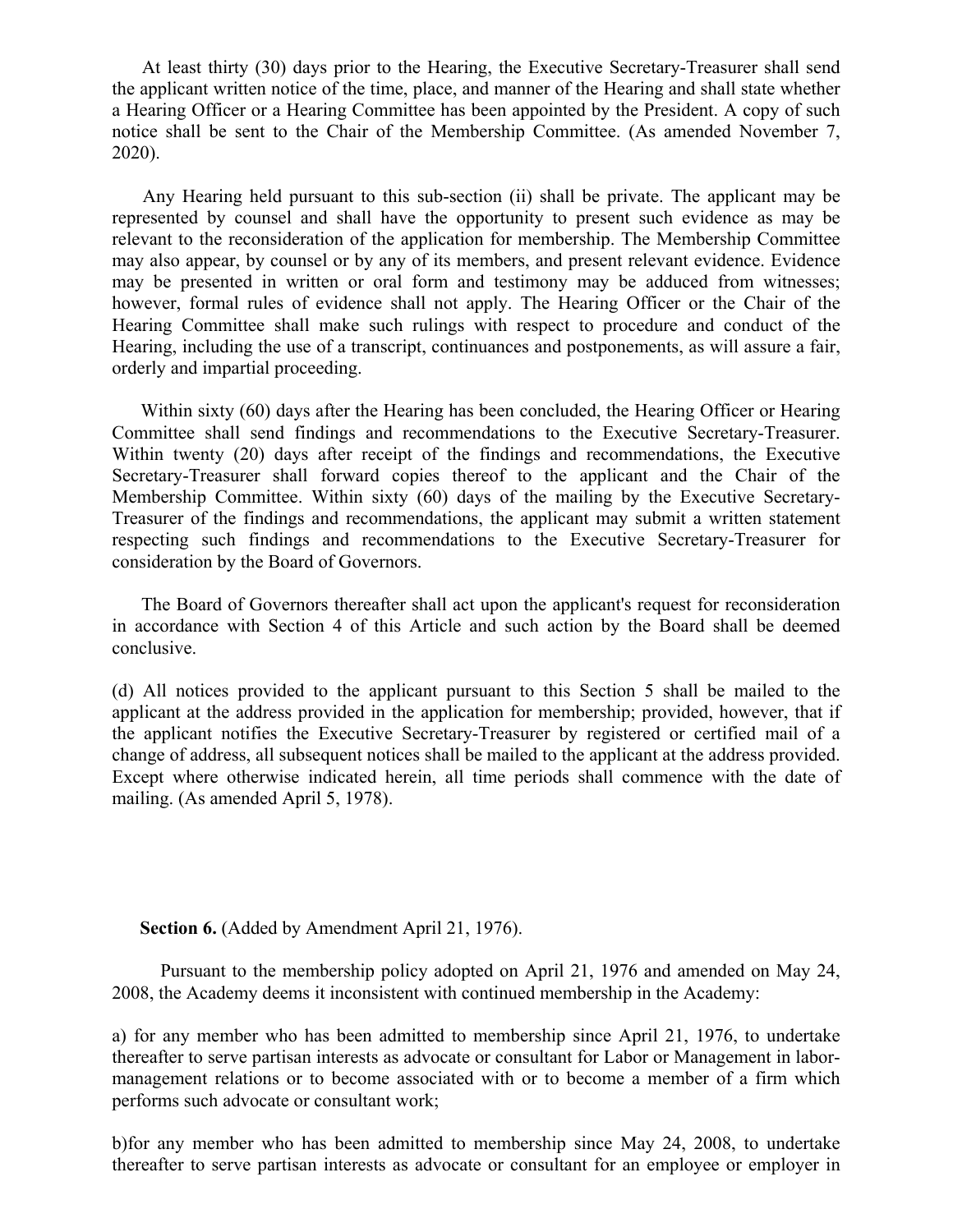any workplace dispute proceeding or to become associated with or to become a member of a firm which performs such advocate or consultant work; (Added by Amendment May 24, 2008.)

c) for any member to appear, from and after April 21, 1976, in any partisan role before another Academy member serving as a neutral in a labor-relations arbitration or fact-finding proceeding.

d)for any member to appear, from and after May 24, 2008, in any partisan role before another Academy member serving as a neutral in any other workplace dispute proceedings. (Added by Amendment May 24, 2008.)

 Any charges or complaints alleging a violation of any of these policy statements shall be referred to the Committee on Professional Responsibility and Grievances under Article IV, Section 2. (As amended May 20, 1991).

#### **ARTICLE VII**

#### *Nominating Committee*

 **Section 1.** On or before the 15th day of September preceding the Annual Meeting, the President shall designate a Nominating Committee consisting of seven (7) members. The names of the Nominating Committee shall be announced promptly to the membership. The Nominating Committee shall select one or more candidates for each vacancy, and shall report its selections to the President on or before the 15th day of November preceding the Annual Meeting. After receipt of the report of the Nominating Committee, the President shall announce promptly to the membership of the Academy the names of the candidates selected by the Nominating Committee. (As amended April 21, 1976 and May 28, 1992).

 **Section 2.** (Added by amendment May 26, 1982). Other candidates for office (except for the office of President) may thereafter be nominated by members of the Academy. To be valid, a nomination must be made in writing by at least 30 (thirty) members in good standing and must be filed with the Executive Secretary-Treasurer, either as a single petition or as separate petitions, at least sixty (60) days prior to the Annual Meeting at which the election is to occur. If nominations have been made within the period specified, the President shall promptly announce to the membership of the Academy the names of said nominees.

 **Section 3.** (Added by amendment May 26, 1982). Elections for President-Elect and Executive Secretary-Treasurer: Each member present shall be entitled to cast one (1) vote for each office. If no candidate receives a majority of the votes cast, a second ballot shall then be held between the two candidates who received the highest number of votes. The candidate then receiving the highest number of votes shall be declared elected.

 Elections for Vice-Presidents and Board of Governors: Each member present shall be entitled to cast multiple votes on a single ballot as follows: The number of votes cast on such ballot for each office shall be no more than the number of positions being filled for that office. The candidates receiving the most votes (but not less than one-half [1/2] of the number of ballots cast) shall be deemed elected. A second ballot shall be conducted as to any positions not filled by the first ballot. The number of candidates shall be equal to twice the number of positions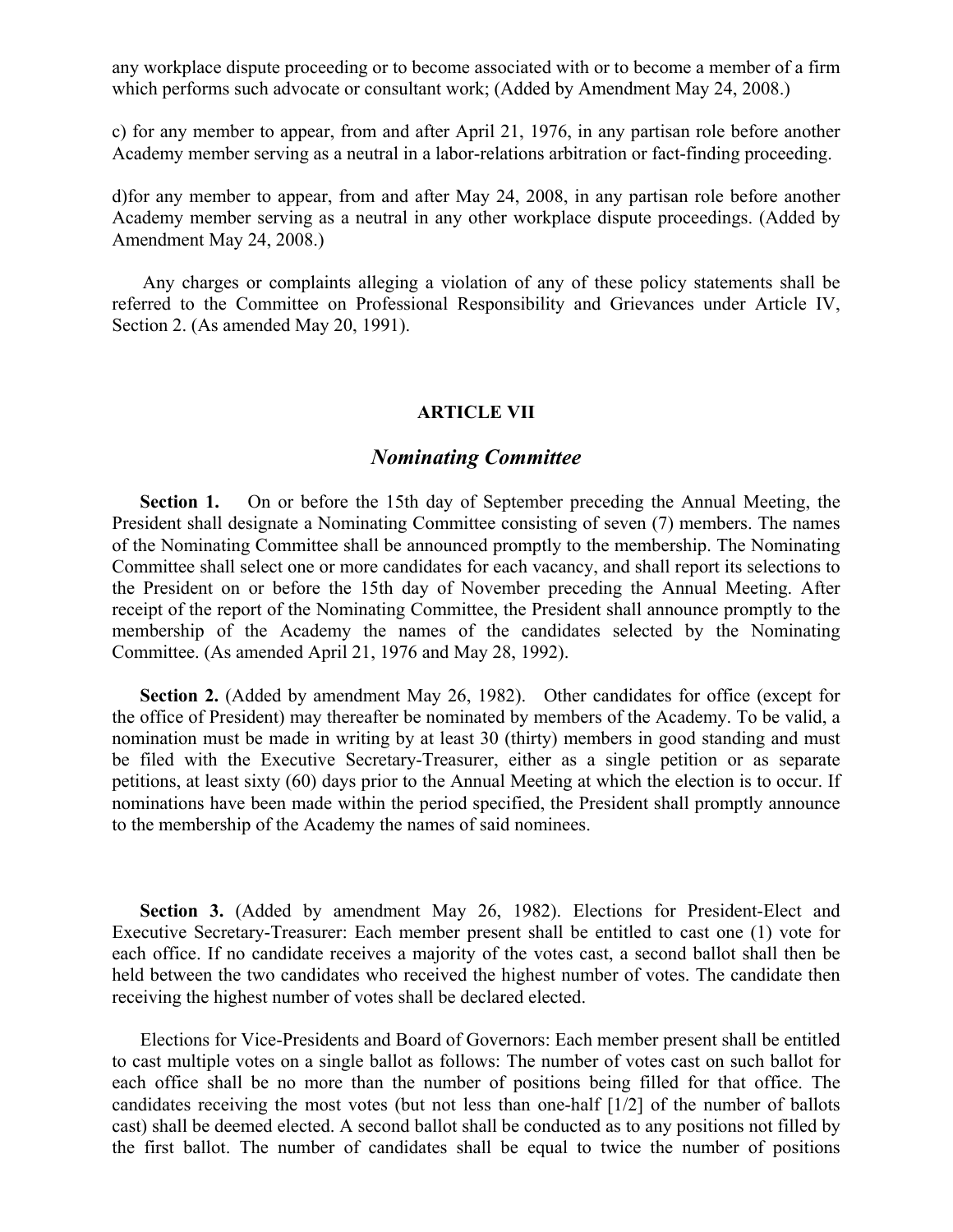remaining to be filled; the candidates shall be the un-elected candidates who received the highest votes on the first ballot. Based on the number of positions remaining, the members present shall be entitled to cast multiple votes on the second ballot; the requisite number of candidates receiving the highest votes shall be deemed elected.

 **Section 4.** (Added by amendment May 26, 1982). In the event there is a contest for an office or offices, such candidates shall have the right to set forth their qualifications and views in a statement of reasonable length which is to be mailed to the membership by the Executive Secretary-Treasurer at the Academy's expense at least three (3) weeks prior to the Annual Meeting. In lieu thereof, said statement or statements may be printed in the *Chronicle,* provided, however, that said *Chronicle* is mailed to the membership within the time limit specified above.

#### **ARTICLE VIII**

#### *Regions*

#### (Added by amendment May 23, 1984)

**Section 1.** Members of each region shall elect their own Chair each year and report the name of the person chosen to the President-Elect of the Academy before the start of the business session at the Annual Meeting. If an election has not been held and a report communicated to the President-Elect by the start of the business session at the Annual Meeting, the President-Elect shall appoint a person in that region to serve as Chair for that year.

 **Section 2.** Any region desiring to establish by-laws may do so, provided:

(a) that the text of the proposed by-laws is sent to all members of the region and approved by a majority of the members by mail ballot;

(b) that the proposed regional by-laws are approved by the Board of Governors as consistent with the National Constitution and By-Laws; and

(c) that the payment of any regional dues is voluntary.

**Section 3.** Regions shall not sponsor public functions, either alone or in conjunction with other organizations, except with the prior approval of the President of the Academy. This proscription shall not preclude the inclusion of family members, personal friends, students, interns, non-member arbitrators and guest speakers in a regional meeting of Academy members. Regions may establish websites, and such websites need not contain all the content of the NAA website. Regions' websites shall not contain fee schedule information of NAA members. Regions' websites shall include a link to the NAA website. (As amended May 24, 2014).

 **Section 4.** Regions shall not adopt a public policy position either as a region or in the name of the National Academy of Arbitrators. Any region may request the National Academy of Arbitrators, through a communication directed to the President and to the Executive Secretary-Treasurer, to adopt a position favored by the membership of that region.